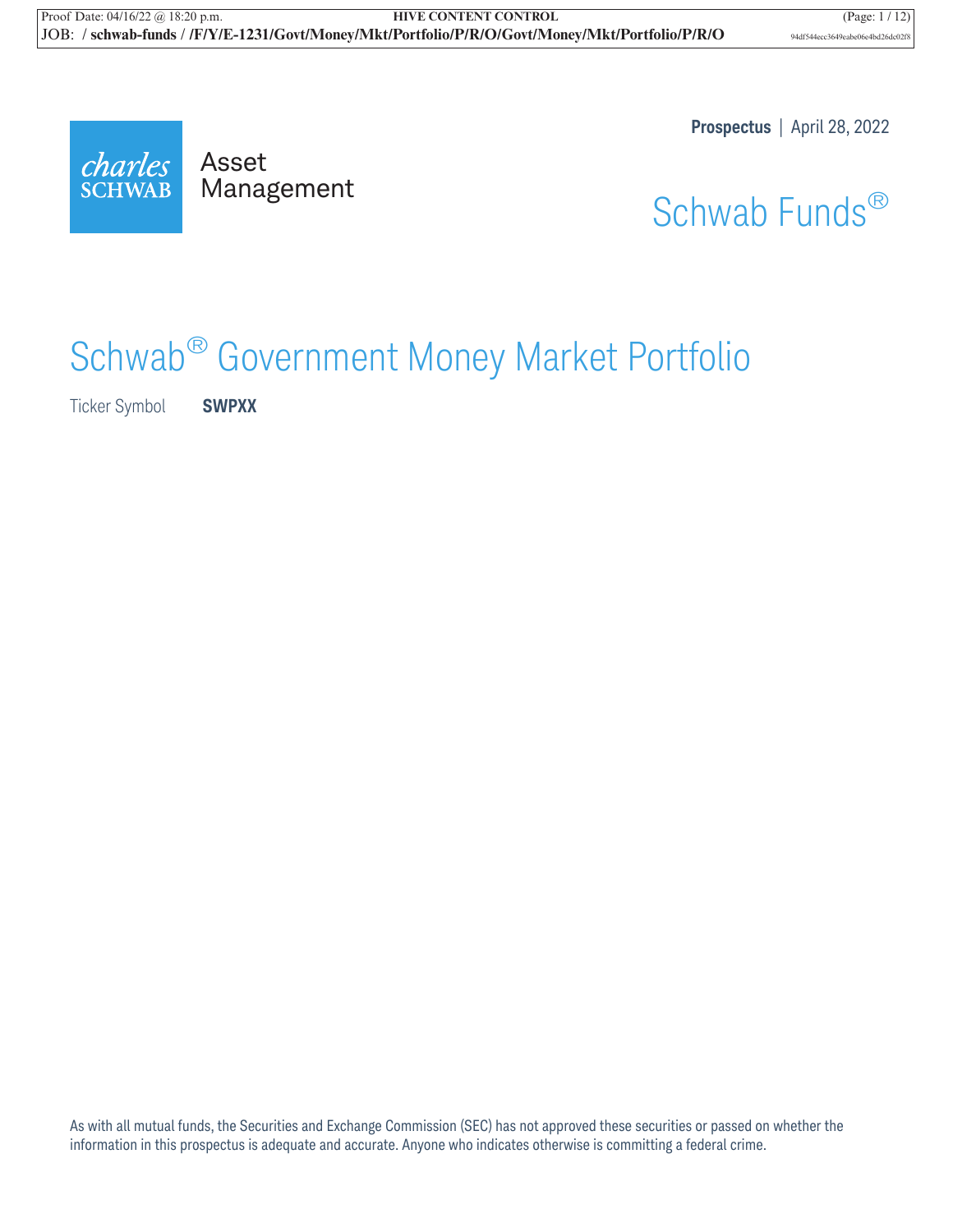## Schwab Government Money Market Portfolio

| <b>Fund Summary</b>                                                                                                                                                                                                                                                     |                 |
|-------------------------------------------------------------------------------------------------------------------------------------------------------------------------------------------------------------------------------------------------------------------------|-----------------|
|                                                                                                                                                                                                                                                                         |                 |
|                                                                                                                                                                                                                                                                         | 5               |
|                                                                                                                                                                                                                                                                         | 5               |
|                                                                                                                                                                                                                                                                         | 5               |
|                                                                                                                                                                                                                                                                         | $6\overline{6}$ |
| Fund Management (1111) Management (1111) Management (1111) Management (1111) Management (1111) Management (111                                                                                                                                                          | $\overline{7}$  |
| Investing in the Fund <b>Election Constructs</b> and <b>Election Constructs</b> and <b>Election Constructs</b> and <b>Election Constructs</b> and <b>Election Constructs</b> and <b>Election Constructs</b> and <b>Election Constructs</b> and <b>Election Construc</b> | 8               |
|                                                                                                                                                                                                                                                                         | 8               |
|                                                                                                                                                                                                                                                                         | 8               |
|                                                                                                                                                                                                                                                                         | 9               |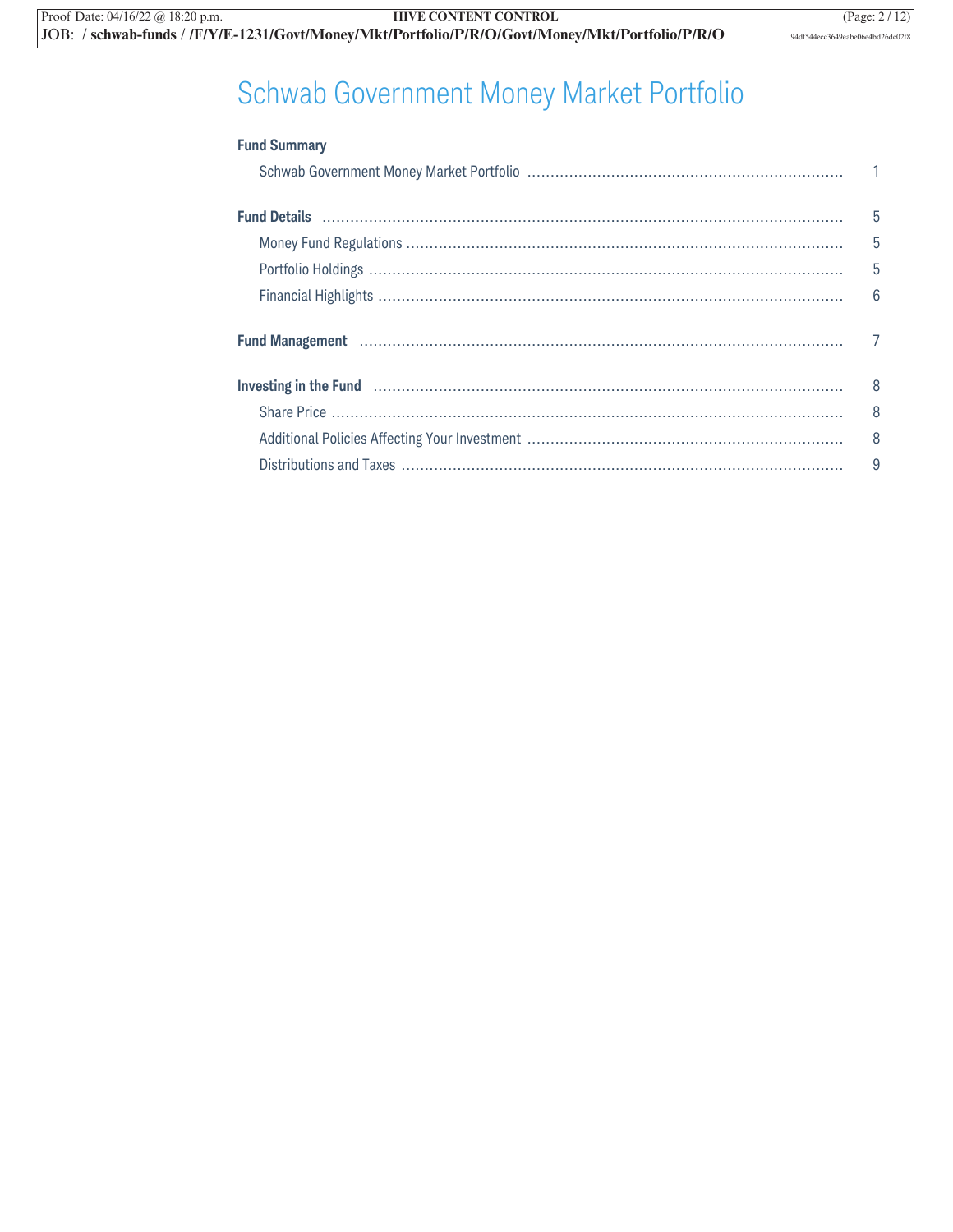### Schwab® Government Money Market Portfolio

**Ticker Symbol: SWPXX**

### **Investment Objective**

The fund's goal is to seek the highest current income consistent with stability of capital and liquidity.

### **Fund Fees and Expenses**

This table describes the fees and expenses you may pay if you buy, hold and sell shares of the fund. You may pay other fees, such as brokerage commissions and other fees to financial intermediaries, which are not reflected in the table and Example below. This table does not reflect the fees and expenses of any insurance company separate account or variable insurance contract issued by such insurance company. If they were reflected, fees would be higher.

#### **Shareholder Fees** (fees paid directly from your investment)

|                                                                                                            | None |
|------------------------------------------------------------------------------------------------------------|------|
| Annual Fund Operating Expenses (expenses that you pay each<br>year as a % of the value of your investment) |      |
| Management fees                                                                                            | 0.19 |
| Distribution (12b-1) fees                                                                                  | None |
| Other expenses                                                                                             | 0.08 |
| <b>Total annual fund operating expenses</b>                                                                | 0.27 |

### **Example**

This example is intended to help you compare the cost of investing in the fund with the cost of investing in other funds. The example assumes that you invest \$10,000 in the fund for the time periods indicated and then redeem all of your shares at the end of those time periods. The example also assumes that your investment has a 5% return each year and that the fund's operating expenses remain the same. The figures are based on total annual fund operating expenses after any expense reduction. This example does not reflect the fees and expenses of any insurance company separate account or variable insurance contract issued by such insurance company. If they were reflected, costs would be higher. Your actual costs may be higher or lower.

#### **Expenses on a \$10,000 Investment**

| 1 Year | 3 Years | 5 Years | 10 Years |
|--------|---------|---------|----------|
| \$28   | \$87    | \$152   | \$343    |

#### **Principal Investment Strategies**

### **To pursue its goal, the fund is authorized to invest in U.S. government securities, such as:**

- U.S. Treasury bills and notes
- other obligations that are issued by the U.S. government, its agencies or instrumentalities, including obligations that are not fully guaranteed by the U.S. Treasury, such as those issued by

the Federal National Mortgage Association (Fannie Mae) and the Federal Home Loan Mortgage Corporation (Freddie Mac) and the Federal Home Loan Banks

- repurchase agreements that are collateralized fully by cash and/ or U.S. government securities
- obligations that are issued by private issuers that are guaranteed as to principal or interest by the U.S. government, its agencies or instrumentalities

The fund intends to operate as a government money market fund under the regulations governing money market funds.

The fund will (i) invest at least 99.5% of its total assets in cash, U.S. government securities and/or repurchase agreements that are collateralized fully by cash and/or U.S. government securities, and (ii) under normal circumstances, invest at least 80% of its net assets (including, for this purpose, any borrowings for investment purposes) in U.S. government securities, including repurchase agreements that are collateralized fully by U.S. government securities. With respect to the 80% policy, the fund will notify its shareholders at least 60 days before changing the policy.

In choosing securities, the fund's manager seeks to maximize current income within the limits of the fund's investment objective and credit, maturity and diversification policies. Some of these policies may be stricter than the federal regulations that apply to all money market funds.

The investment adviser's credit research department analyzes and monitors the securities that the fund owns or is considering buying. The manager may adjust the fund's holdings or its average maturity based on actual or anticipated changes in interest rates or credit quality. To preserve its investors' capital, the fund seeks to maintain a stable \$1.00 share price.

For temporary defensive purposes during unusual market conditions, the fund may invest up to 100% of its assets in cash, cash equivalents or other high quality short-term investments.

As a government money market fund, the fund's Board of Trustees (the Board) has determined not to subject the fund to a liquidity fee and/or a redemption gate on fund redemptions. Please note that the Board has reserved its ability to change this determination with respect to liquidity fees and/or redemption gates, but only after providing appropriate prior notice to shareholders.

### **Principal Risks**

The fund is subject to risks, any of which could cause an investor to lose money. The fund's principal risks include:

**Market Risk.** Financial markets rise and fall in response to a variety of factors, sometimes rapidly and unpredictably. Markets may be impacted by economic, political, regulatory and other conditions,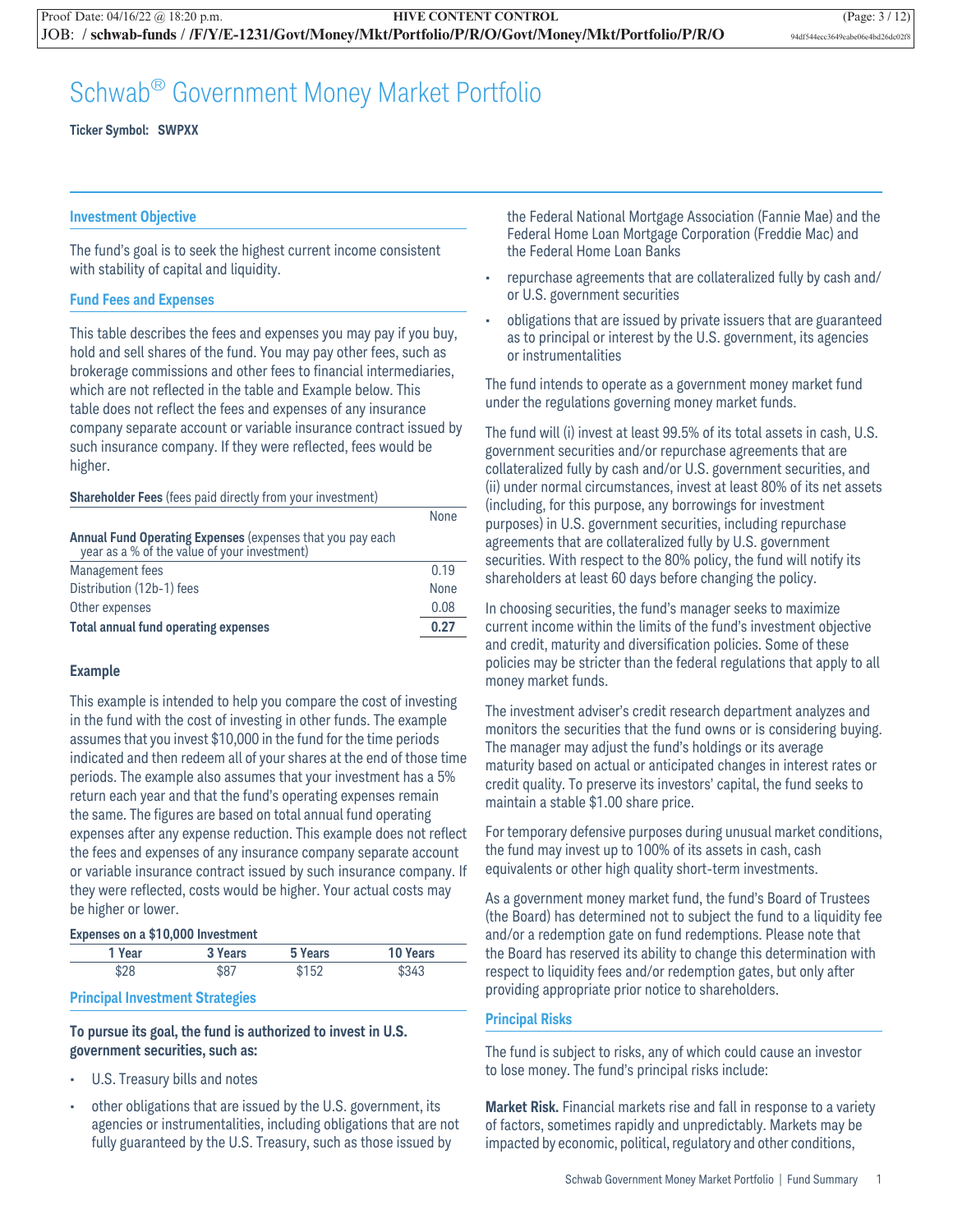including economic sanctions and other government actions. In addition, the occurrence of global events, such as war, terrorism, environmental disasters, natural disasters and epidemics, may also negatively affect the financial markets. These events could reduce consumer demand or economic output; result in market closures, low or negative interest rates, travel restrictions or quarantines; and significantly adversely impact the economy. Governmental and quasi-governmental authorities and regulators throughout the world have in the past often responded to serious economic disruptions with a variety of significant fiscal and monetary policy changes which could have an unexpected impact on financial markets and the fund's investments. As with any investment whose performance is tied to these markets, the value of an investment in the fund will fluctuate, which means that an investor could lose money over short or long periods.

**Investment Risk.** You could lose money by investing in the fund. Although the fund seeks to preserve the value of your investment at \$1.00 per share, it cannot guarantee it will do so. An investment in the fund is not insured or guaranteed by the Federal Deposit Insurance Corporation or any other government agency. The fund's sponsor has no legal obligation to provide financial support to the fund, and you should not expect that the sponsor will provide financial support to the fund at any time.

**Interest Rate Risk.** Interest rates rise and fall over time. As with any investment whose yield reflects current interest rates, the fund's yield will change over time. During periods when interest rates are low or there are negative interest rates, the fund's yield (and total return) also could be low or even negative. In addition, the fund may be unable to pay expenses out of fund assets or maintain a stable \$1.00 share price. Also, a change in a central bank's monetary policy or economic conditions may result in a change in interest rates, which could have sudden and unpredictable effects on the markets. A sudden or unpredictable rise or decline in interest rates may cause volatility. Volatility in the market may decrease liquidity in the money market securities markets, making it more difficult for the fund to sell its money market investments at a time when the investment adviser might wish to sell such investments. Decreased market liquidity also may make it more difficult to value some or all of the fund's money market securities holdings.

**Stable Net Asset Value Risk.** If the fund or another money market fund fails to maintain a stable net asset value (or such perception exists in the market place), the fund could experience increased redemptions, which may adversely impact the fund's share price. The fund is permitted, among other things, to reduce or withhold any income and/or gains generated by the fund to maintain a stable \$1.00 share price.

**Repurchase Agreements Risk.** When the fund enters into a repurchase agreement, the fund is exposed to the risk that the other party (i.e., the counterparty) will not fulfill its contractual obligation. In a repurchase agreement, there exists the risk that, when the fund buys a security from a counterparty that agrees to repurchase the security at an agreed upon price (usually higher) and time, the counterparty will not repurchase the security.

**Credit Risk.** A decline in the credit quality of an issuer, guarantor or liquidity provider of a portfolio investment or a counterparty could cause the fund to lose money or underperform. The fund could lose money if, due to a decline in credit quality, the issuer, guarantor or liquidity provider of a portfolio investment or a counterparty fails to make, or is perceived as being unable or unwilling to make, timely principal or interest payments or otherwise honor its obligations. Even though the fund's investments in repurchase agreements are collateralized at all times, there is some risk to the fund if the other party should default on its obligations and the fund is delayed or prevented from recovering or disposing of the collateral. The credit quality of the fund's portfolio holdings can change rapidly in certain market environments and any downgrade or default on the part of a single portfolio investment could cause the fund's share price or yield to fall.

Certain U.S. government securities that the fund invests in are not backed by the full faith and credit of the U.S. government, which means they are neither issued nor guaranteed by the U.S. Treasury. Although maintained in conservatorship by the Federal Housing Finance Agency (FHFA) since September 2008, Fannie Mae and Freddie Mac maintain only lines of credit with the U.S. Treasury. The Federal Home Loan Banks maintain limited access to credit lines from the U.S. Treasury. Other securities, such as obligations issued by the Federal Farm Credit Banks Funding Corporation, are supported solely by the credit of the issuer. There can be no assurance that the U.S. government will provide financial support to securities of its agencies and instrumentalities if it is not obligated to do so under law. Also, any government guarantees on securities the fund owns do not extend to the shares of the fund itself.

**Management Risk.** Any actively managed mutual fund is subject to the risk that its investment adviser will select investments or allocate assets in a manner that could cause the fund to underperform or otherwise not meet its investment objective. The fund's investment adviser applies its own investment techniques and risk analyses in making investment decisions for the fund, but there can be no guarantee that they will produce the desired results. The investment adviser's maturity decisions will also affect the fund's yield, and potentially could affect its share price. To the extent that the investment adviser anticipates interest rate trends imprecisely, the fund's yield at times could lag the yields of other money market funds.

**Redemption Risk.** The fund may experience periods of heavy redemptions that could cause the fund to liquidate its assets at inopportune times or at a loss or depressed value, particularly during periods of declining or illiquid markets. Redemptions by a few large investors in the fund may have a significant adverse effect on the fund's ability to maintain a stable \$1.00 share price. In the event any money market fund fails to maintain a stable net asset value, other money market funds, including the fund, could face a market-wide risk of increased redemption pressures, potentially jeopardizing the stability of their \$1.00 share prices.

**Money Market Fund Regulation Risk.** The SEC and other regulatory agencies continue to review the regulation of money market funds. As of the date of this prospectus, the SEC has proposed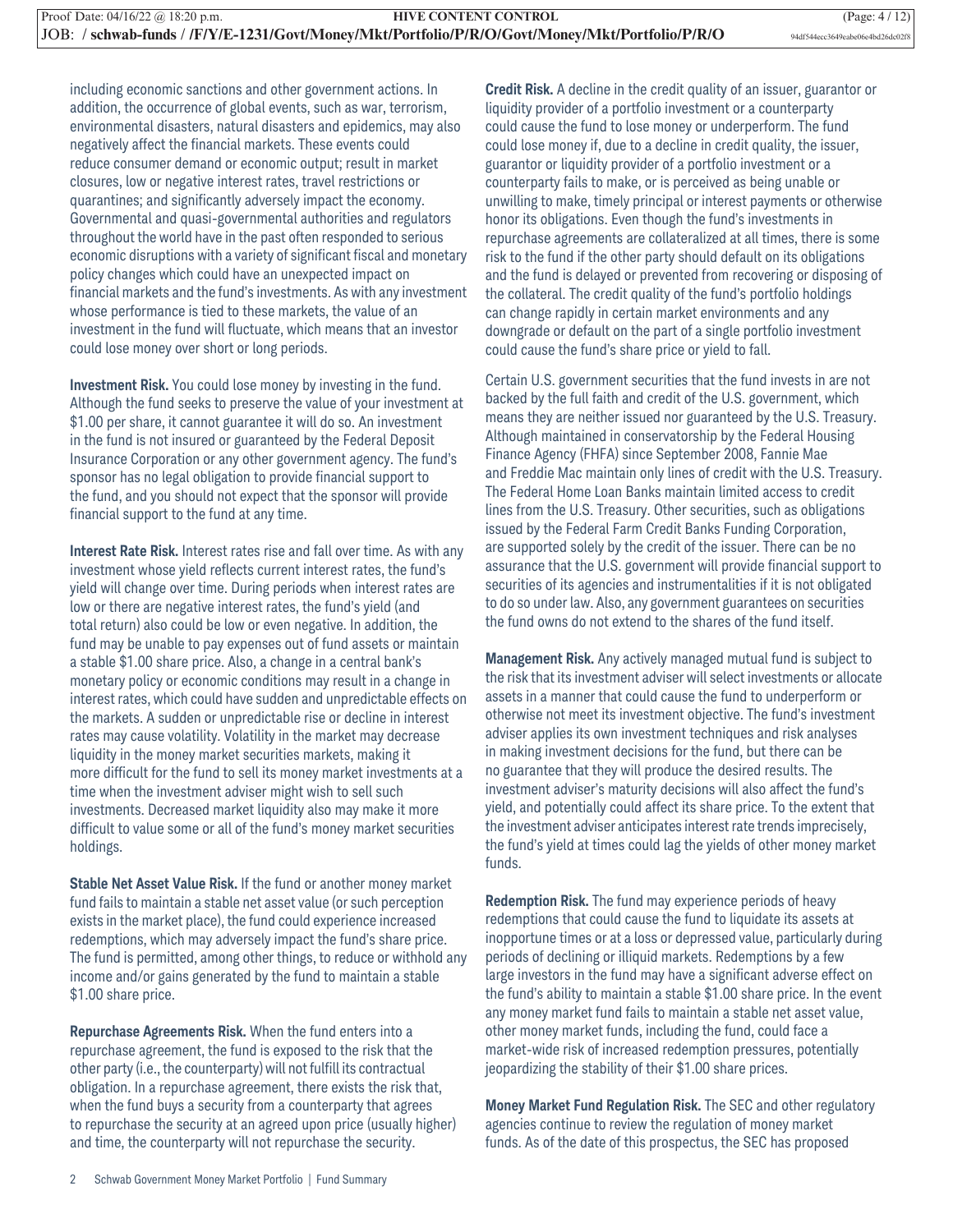amendments to the rules that govern money market funds. These proposed amendments, if implemented, may affect the fund's investment strategies, performance, yield, expenses, operations and continued viability.

**Money Market Fund Risk.** The fund is not designed to offer capital appreciation. In exchange for their emphasis on stability and liquidity, money market investments may offer lower long-term performance than stock or bond investments.

**Tax Diversification Risk.** As described above, the fund intends to operate as a government money market fund under the regulations governing money market funds. Additionally, the fund intends to meet the diversification requirements that are applicable to insurance company separate accounts under Subchapter L of the Internal Revenue Code of 1986, as amended (the Diversification Requirements). To satisfy the Diversification Requirements applicable to variable annuity contracts, the value of the assets of the fund invested in securities issued by the U.S. government, its agencies or instrumentalities must remain below specified thresholds. For these purposes, each U.S. government agency or instrumentality is treated as a separate issuer.

Operating as a government money market fund may make it difficult for the fund to meet the Diversification Requirements. This difficulty may be exacerbated by the potential increase in demand for the types of securities in which the fund invests as a result of changes to the rules that govern SEC registered money market funds. A failure to satisfy the Diversification Requirements could have significant adverse tax consequences for variable life insurance and variable annuity contract owners whose contract values are determined by investment in the fund. See "Distributions and Taxes" for more information.

### **Performance**

The bar chart below shows how the fund's investment results have varied from year to year, and the following table shows the fund's average annual total returns for various periods. This information provides some indication of the risks of investing in the fund. All figures assume distributions were reinvested. The figures do not reflect the fees and expenses of any insurance company separate account or variable insurance contract issued by such insurance company. Such expenses, if included, would lower the figures shown. The fund's past performance is not necessarily an indication of how the fund will perform in the future. Prior to April 14, 2016, the fund was named Schwab Money Market Portfolio, and the fund operated under certain different investment policies. The fund's historical performance may not represent its current investment policies. Keep in mind that future performance may differ from past performance. Please see **www.schwabassetmanagement.com/ schwabfunds\_prospectus** or call toll-free 1-888-311-4889 for the fund's current seven-day yield.

#### **Annual Total Returns** (%) as of 12/31



### **Best Quarter:** 0.53% Q2 2019 **Worst Quarter:** 0.00% Q1 2021

#### **Average Annual Total Returns** as of 12/31/21

|                                         | 1 Year 5 Years | <b>10 Years</b> |
|-----------------------------------------|----------------|-----------------|
| Government Money Market Portfolio 0.06% | 0.84%          | 0.43%           |

#### **Investment Adviser**

Charles Schwab Investment Management, Inc., dba Schwab Asset Management™

### **Purchase and Sale of Fund Shares**

Shares of the fund are sold on a continuous no load basis and are currently available exclusively for variable annuity and variable life insurance separate accounts, and in the future may be offered to tax-qualified retirement plans (tax qualified plans). Variable life insurance and variable annuity contract (variable contract(s)) investors should review the variable contract prospectus prepared by their insurance company for information on how to allocate premiums to the fund and to transfer to, and redeem amounts from, the fund.

The fund is open for business each day that the New York Stock Exchange (NYSE) is open except when the following federal holidays are observed: Columbus Day and Veterans Day. If the NYSE is closed due to weather or other extenuating circumstances on a day it would typically be open for business, or the NYSE has an unscheduled early closing on a day it has opened for business, the fund reserves the right to treat such day as a business day and accept purchase and redemption orders and calculate its share price as of the normally scheduled close of regular trading on the NYSE for that day.

### **Tax Information**

The fund declares a dividend every business day, and pays a dividend to the participating insurance companies' separate accounts every month, except that in December dividends are paid by the last business day of the month. Distributions are normally reinvested pursuant to elections by the separate accounts. Since the fund's shareholders are insurance company separate accounts, the tax treatment of dividends and distributions will depend on the tax status of the insurance company. Accordingly, no discussion is included about the personal income tax consequences to variable contract holders. For this information, such persons should consult the appropriate variable contract prospectus.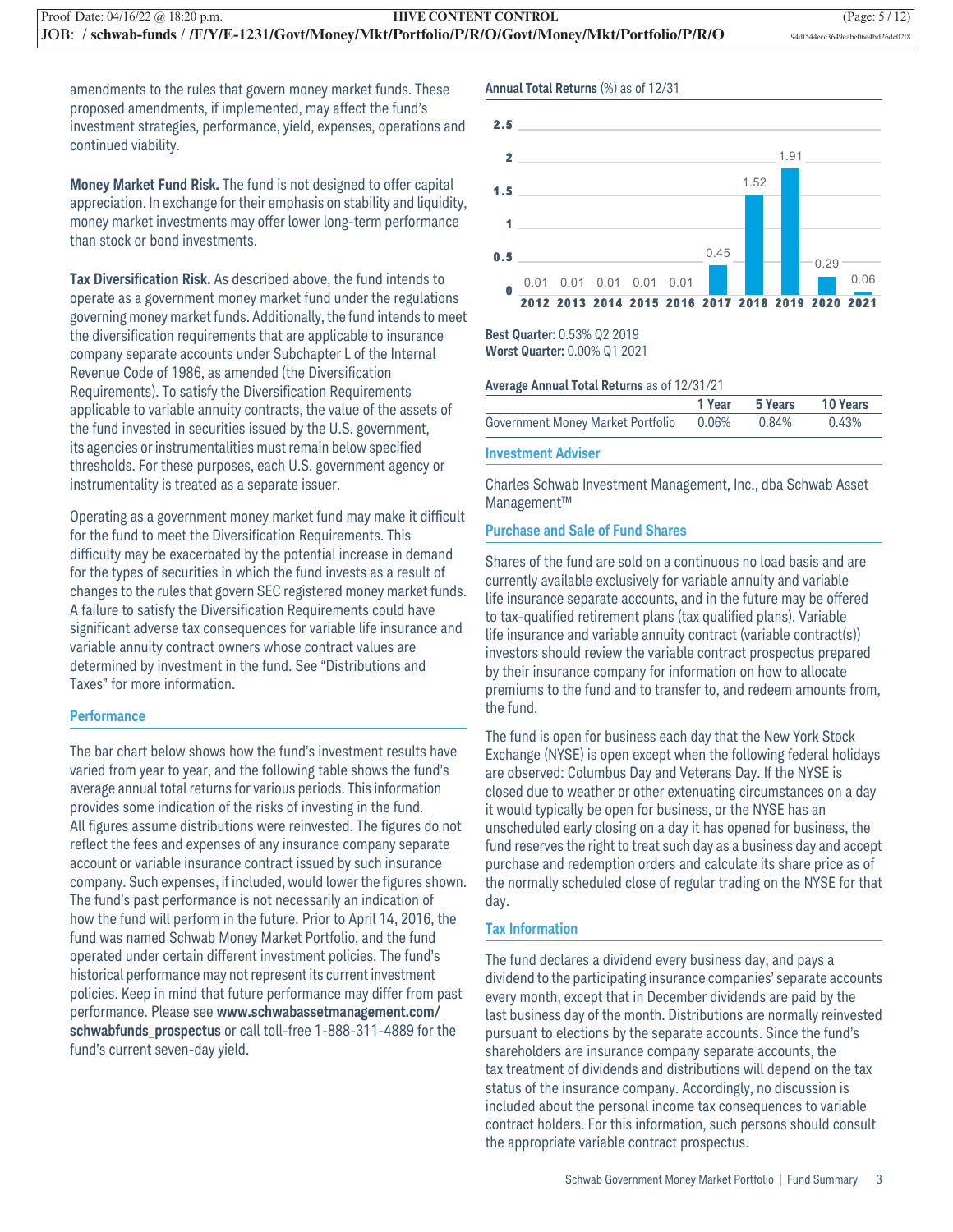### **Payments to Financial Intermediaries**

The fund is currently available solely as an underlying investment for variable contracts issued by insurance companies. The fund and its related companies may make payments to insurance companies (or their affiliates), and to broker-dealers and other financial intermediaries, for distribution and/or other services. These payments may be a factor that the insurance company considers in including the fund as an underlying investment option for its variable contracts. Payments to broker-dealers and other financial intermediaries may create a conflict of interest by influencing the broker-dealer or other financial intermediary to recommend a variable contract and the fund over another investment. Ask your financial adviser or visit the website of the insurance company or the financial intermediary for more information. The disclosure document for your variable contract may contain additional information about these payments.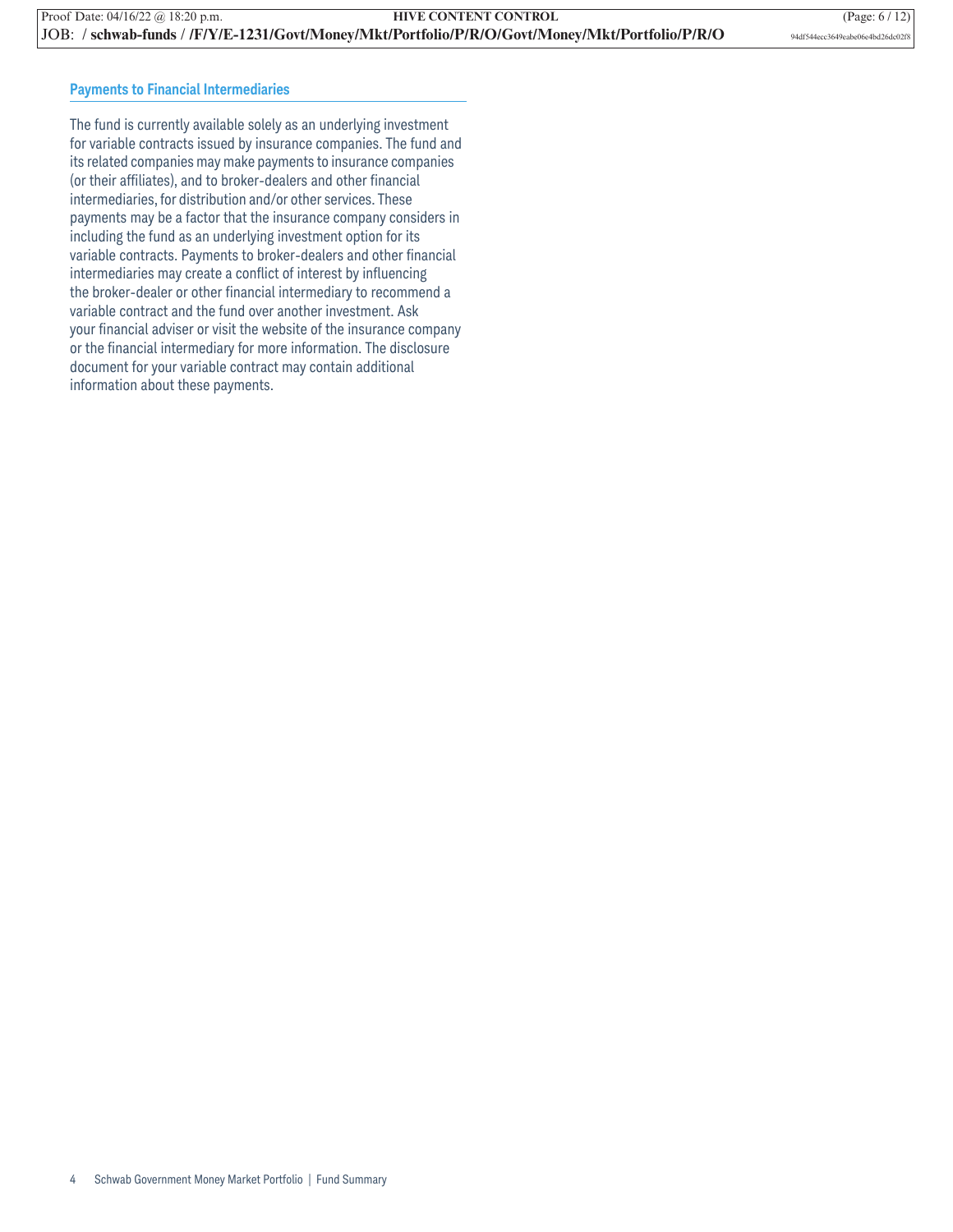## Fund Details

The fund invests exclusively in money market instruments. There can be no assurance that the fund will achieve its investment objective. Except as explicitly described otherwise, the strategies and policies of the fund may be changed without shareholder approval.

### Money Fund Regulations

### **Money market funds in the United States are subject to rules governing their operation:**

- Credit quality: money market funds must invest exclusively in high-quality securities.
- Diversification: requirements for diversification limit the fund's exposure to any given issuer, guarantor or liquidity provider.
- Maturity: money market funds must maintain a dollar-weighted average portfolio maturity of no more than 60 days and a dollar-weighted average life to maturity of no more than 120 days. In addition, money market funds cannot invest in any security whose effective maturity is longer than 397 days (approximately 13 months).
- Liquidity: taxable money market funds are subject to minimum liquidity requirements that prohibit a fund from acquiring certain types of securities if, immediately after the acquisition, the fund's investments in daily or weekly liquid assets would be below 10% or 30%, respectively, of the fund's total assets.

Investors should be aware that the investments made by the fund and the results achieved by the fund at any given time are not expected to be the same as those made by other money market mutual funds for which Schwab Asset Management serves as investment adviser, including money market mutual funds with names, investment objectives and policies similar to the fund.

The SEC and other regulatory agencies continue to review the regulation of money market funds. As of the date of this prospectus, the SEC has proposed amendments to the rules that govern money market funds. These proposed amendments, if implemented, may affect the fund's investment strategies, performance, yield, expenses, and operations.

### Portfolio Holdings

A description of the fund's policies and procedures with respect to the disclosure of the fund's portfolio securities is available in the fund's Statement of Additional Information (SAI). The fund posts on its website at **www.www.schwabassetmanagement.com/schwabfunds\_ prospectus** a list of the securities held by the fund as of the last business day of the most recent month. This list is updated within 5 business days after the end of each month and remains available online for at least six months after the initial posting. In addition, not later than 5 business days after the end of each calendar month, the fund files a schedule of information regarding its portfolio holdings and other information about the fund as of the last day of that month with the SEC on Form N-MFP. These filings are publicly available immediately upon filing on the SEC's website at **www.sec.gov**. A link to the fund's Form N-MFP filings on the SEC's website is available at **www.schwabassetmanagement.com/schwabfunds\_prospectus**.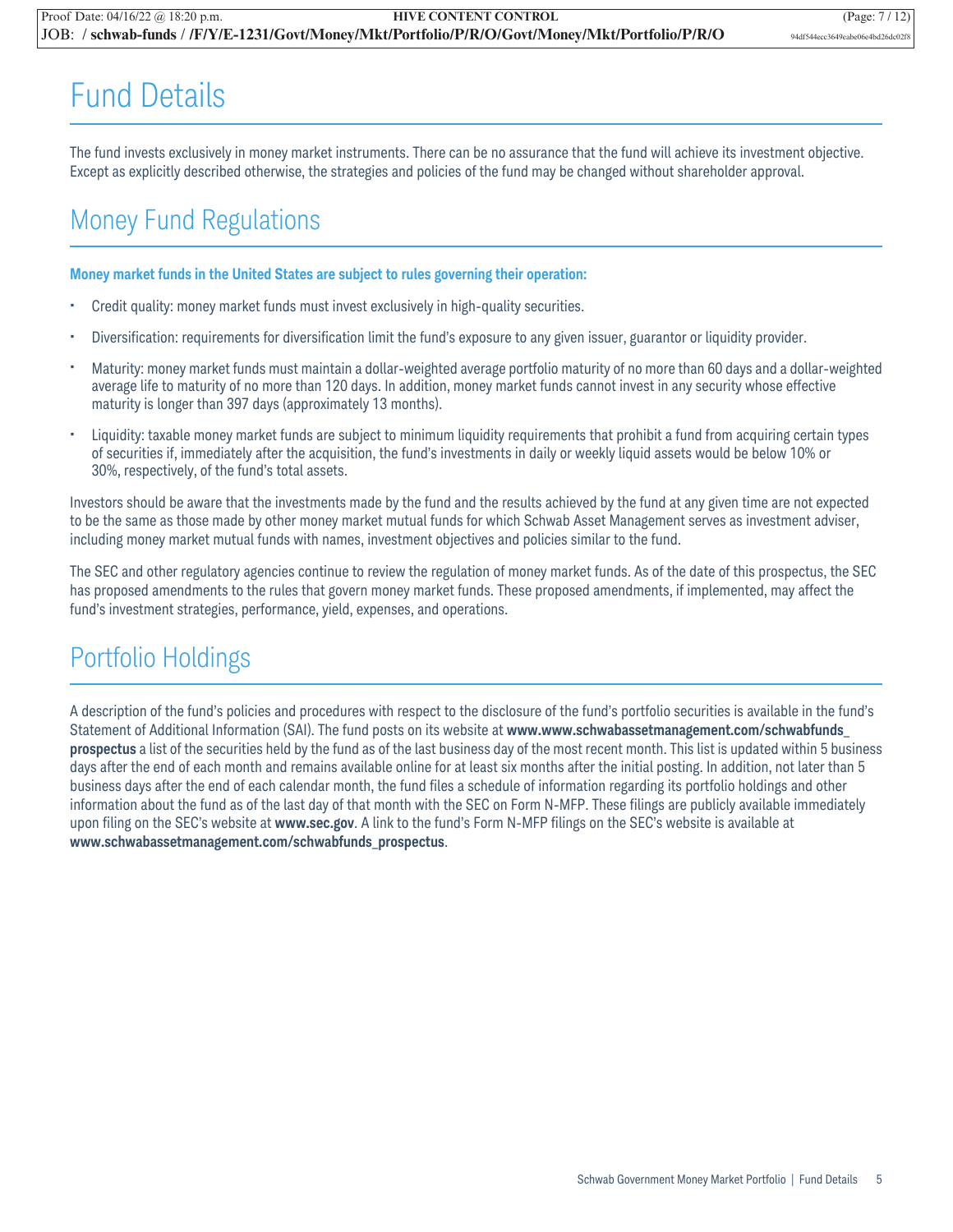## Financial Highlights

This section provides further details about the fund's financial history for the past five years. Certain information reflects financial results for a single fund share. "Total return" shows the percentage that an investor in the fund would have earned or lost during a given period, assuming all distributions were reinvested. The figures do not reflect the fees and expenses of any insurance company separate account or variable insurance contract issued by such insurance company. Such expenses, if included, would lower the figures shown. This information for fiscal years ended December 31, 2017 through December 31, 2019 has been audited by the fund's prior independent registered public accounting firm. The information for the fiscal years ended December 31, 2020 and December 31, 2021 has been audited by Deloitte & Touche LLP (Deloitte). Deloitte's full report is included in the fund's annual report (see back cover).

### **Schwab Government Money Market Portfolio**

|                                             | $1/1/21 -$        | $1/1/20 -$        | $1/1/19-$    | $1/1/18-$      | $1/1/17-$      |
|---------------------------------------------|-------------------|-------------------|--------------|----------------|----------------|
|                                             | 12/31/21          | 12/31/20          | 12/31/19     | 12/31/18       | 12/31/17       |
| <b>Per-Share Data</b>                       |                   |                   |              |                |                |
| Net asset value at beginning of period      | \$1.00            | \$1.00            | \$1.00       | \$1.00         | \$1.00         |
| Income (loss) from investment operations:   |                   |                   |              |                |                |
| Net investment income (loss) <sup>(1)</sup> | $0.00^{(2)}$      | $0.00^{(2)}$      | 0.02         | 0.02           | $0.00^{(2)}$   |
| Net realized and unrealized gains (losses)  | $0.00^{(2)}$      | $0.00^{(2)}$      | $0.00^{(2)}$ | $(0.00)^{(2)}$ | $0.00^{(2)}$   |
| Total from investment operations            | $0.00^{(2)}$      | $0.00^{(2)}$      | 0.02         | 0.02           | $0.00^{(2)}$   |
| Less distributions:                         |                   |                   |              |                |                |
| Distributions from net investment income    | $(0.00)^{(2)(3)}$ | $(0.00)^{(2)}$    | (0.02)       | (0.02)         | $(0.00)^{(2)}$ |
| Net asset value at end of period            | \$1.00            | \$1.00            | \$1.00       | \$1.00         | \$1.00         |
| <b>Total return</b>                         | $0.06\%^{(3)}$    | 0.28%             | 1.91%        | 1.52%          | 0.45%          |
| <b>Ratios/Supplemental Data</b>             |                   |                   |              |                |                |
| Ratios to average net assets:               |                   |                   |              |                |                |
| Net operating expenses                      | $0.06\%^{(4)}$    | $0.26\%^{(5)(6)}$ | 0.35%        | 0.35%          | $0.46\%^{(7)}$ |
| Gross operating expenses                    | 0.27%             | 0.41%             | 0.47%        | 0.48%          | 0.50%          |
| Net investment income (loss)                | 0.06%             | 0.25%             | 1.88%        | 1.55%          | 0.44%          |
| Net assets, end of period (x 1,000,000)     | \$<br>185         | 185<br>\$         | \$149        | 138<br>\$      | \$<br>95       |

(1) Calculated based on the average shares outstanding during the period.

(2) Per-share amount was less than \$0.005.

(3) These amounts include a non-recurring special distribution. The effect on the distributions from net investment income was less than \$0.005 and the effect on the total return was 0.05%.

(4) Reflects the effect of a voluntary yield waiver.

<sup>(5)</sup> Effective September 24, 2020, the contractual expense limitation changed. The ratio presented for period ended December 31, 2020 is a blended ratio.

 $(6)$  Reflects the effect of a voluntary yield waiver in excess of the contractual expense limitation.

(7) Effective October 3, 2017, the contractual expense limitation changed. The ratio presented for period ended December 31, 2017 is a blended ratio.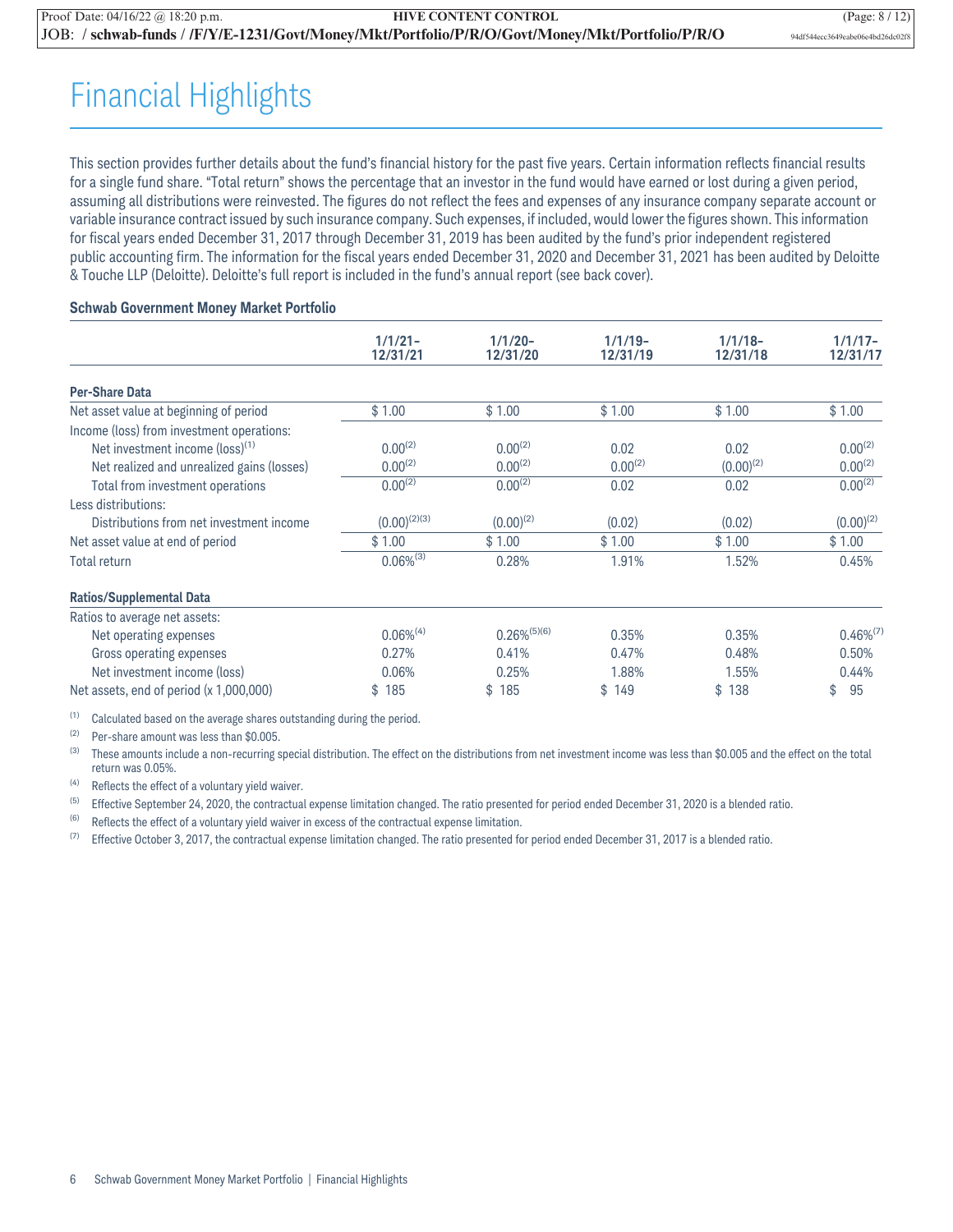## Fund Management

The investment adviser for the fund is Charles Schwab Investment Management, Inc., dba Schwab Asset Management, 211 Main Street, San Francisco, CA 94105.The investment adviser was founded in 1989 and as of March 31, 2022, managed approximately \$658.6 billion in assets.

The investment adviser oversees the asset management and administration of the fund. As compensation for these services, the investment adviser receives a management fee from the fund. For the 12 months ended December 31, 2021, this fee was 0.19% for the fund. This figure, which is expressed as a percentage of the fund's average daily net assets, represents the actual amount paid, including the effects of reductions. The investment adviser and its affiliates have agreed to limit the total annual fund operating expenses (excluding interest, taxes and certain non-routine expenses) of the fund to 0.34% for so long as the investment adviser serves as the adviser to the fund. In addition to any contractual expense limitation for the fund, the investment adviser and/or its affiliates also may voluntarily waive and/or reimburse expenses in excess of their current fee waiver and reimbursement commitment to the extent necessary to maintain a non-negative net yield for the fund.

A discussion regarding the basis for the Board of Trustees' approval of the fund's investment advisory agreement is available in the fund's 2021 semiannual report, which covers the period from January 1, 2021 through June 30, 2021.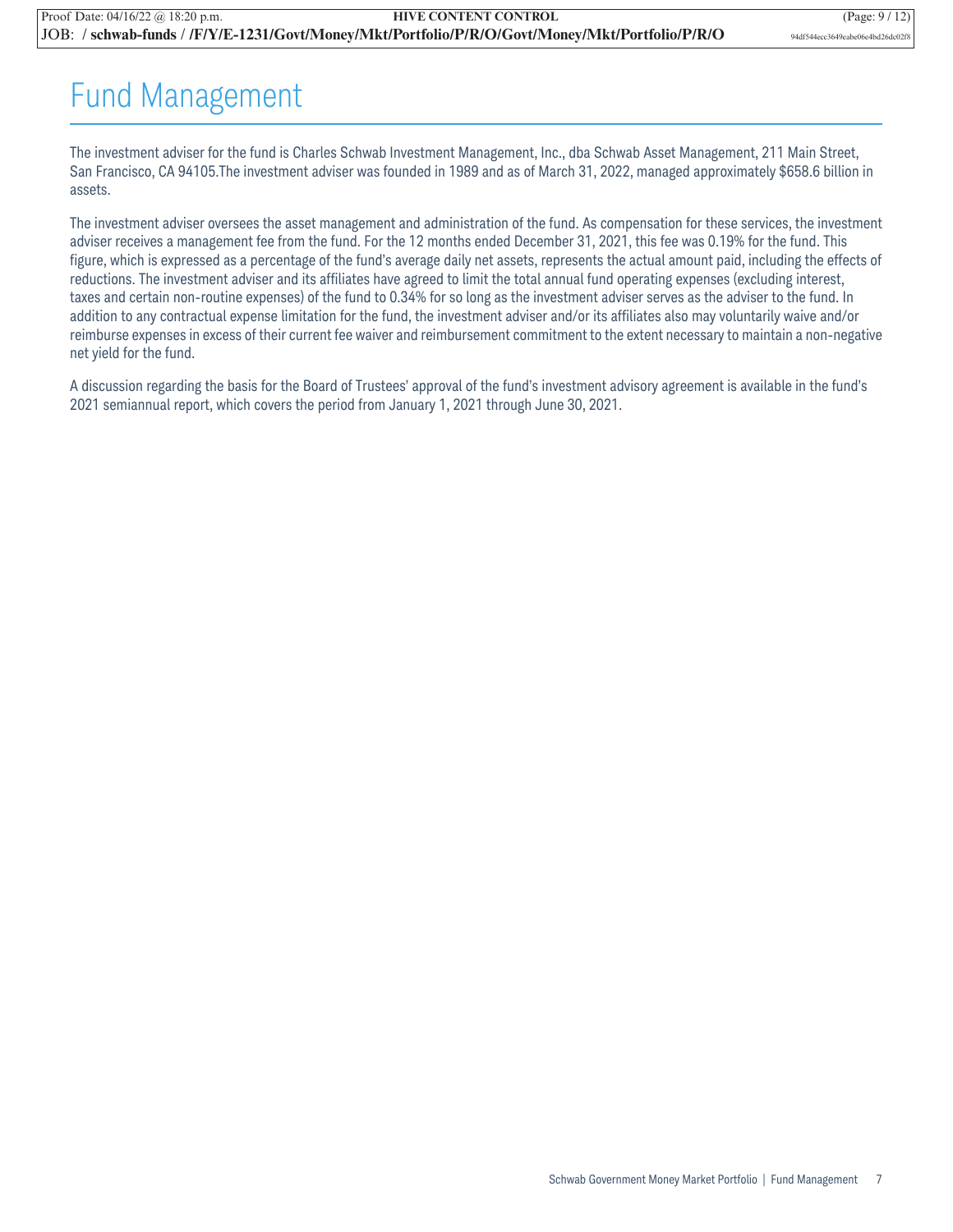## Investing in the Fund

### **Investing Through a Financial Intermediary**

Shares of the fund are sold on a continuous no load basis and are currently available exclusively for variable annuity and variable life insurance separate accounts, and in the future may be offered to tax-qualified retirement plans (tax qualified plans). Variable life and variable annuity contract (variable contract(s)) investors also should review the variable contract prospectus prepared by their insurance company.

Although shares of the fund are not available for purchase directly by the general public, you may nevertheless allocate account value under your variable contract to and from the fund in accordance with the terms of your variable contract. Please refer to the appropriate variable contract prospectus for further information on how to make an allocation and how to purchase or surrender your variable contract.

Shares of the fund are expected to be offered to participating insurance companies and their separate accounts to fund benefits under variable contracts as well as to tax qualified plans. The relationships of tax qualified plans and plan participants to the fund would be subject, in part, to the provisions of the individual tax qualified plans and applicable law. Accordingly, such relationships could be different from those described in this prospectus for separate accounts and variable contract owners in such areas, for example, as tax matters and voting privileges.

The fund does not foresee any disadvantage to variable contract owners or plan participants arising out of these arrangements. Nevertheless, differences in treatment under tax and other laws, as well as other considerations, could cause the interests of various purchasers of variable contracts (and the interests of any plan participants) to conflict. For example, violation of the federal tax laws by one separate account investing in the fund could cause the variable contracts funded through another separate account to lose their tax-deferred status, unless remedial action were taken. The fund, the participating insurance companies, and any tax qualified plans investing in the fund may be subject to conditions imposed by the SEC that are designed to prevent or remedy any such conflicts. These conditions would require the fund's Board of Trustees to monitor events in order to identify the existence of any material irreconcilable conflict that may possibly arise and to determine what action, if any, should be taken in response to any such conflict. If a material irreconcilable conflict arises involving separate accounts or tax qualified plans, a separate account or tax qualified plan may be required to withdraw its participation in the fund.

The investment adviser or its affiliates make cash payments out of their own resources, or provide products and services at a discount, to certain brokerage firms, banks, retirement plan service providers, insurance companies and other financial intermediaries that perform shareholder, recordkeeping, subaccounting and other administrative services in connection with investments in fund shares. These payments or discounts are separate from, and may be in addition to, any shareholder service fees or other administrative fees the fund may pay to those intermediaries. The investment adviser or its affiliates also make cash payments out of their own resources, or provide products and services at a discount, to certain financial intermediaries that perform distribution, marketing, promotional or other distribution-related services. The payments or discounts described by this paragraph may be substantial; however, distribution-related services provided by such intermediaries are paid by the investment adviser or its affiliates, not by the fund or its shareholders.

### Share Price

The fund is open for business each day that the New York Stock Exchange (NYSE) is open. The fund calculates its share price each business day as of the close of the NYSE (generally 4 p.m. Eastern time). If the NYSE is closed due to weather or other extenuating circumstances on a day it would typically be open for business, or the NYSE has an unscheduled early closing on a day it has opened for business, the fund reserves the right to treat such day as a business day and accept purchase and redemption orders and calculate their share price as of the normally scheduled close of regular trading on the NYSE for that day. The fund's share price is its net asset value per share, or NAV, which is the fund's net assets divided by the number of its shares outstanding. The fund seeks to maintain a stable NAV of \$1. Purchase and redemption orders from separate accounts investing in the fund that are received and accepted by a participating insurance company, as the fund's designee, will be executed at the fund's next calculated NAV. The fund typically expects to pay sales proceeds to a participating insurance company within two business days following receipt of a shareholder redemption order. However, the fund may take up to seven days to pay sales proceeds to a participating insurance company.

All orders to purchase shares of the fund are subject to acceptance by the fund and are not binding until confirmed or accepted in writing.

The fund values its investment holdings on the basis of amortized cost (cost plus any discount, or minus any premium, accrued since purchase). Many money market funds use this method to calculate NAV.

### Additional Policies Affecting Your Investment

### **The Fund Reserves Certain Rights, Including the Following:**

• To temporarily reduce or suspend dividend payments in an effort to maintain the fund's stable \$1.00 share price.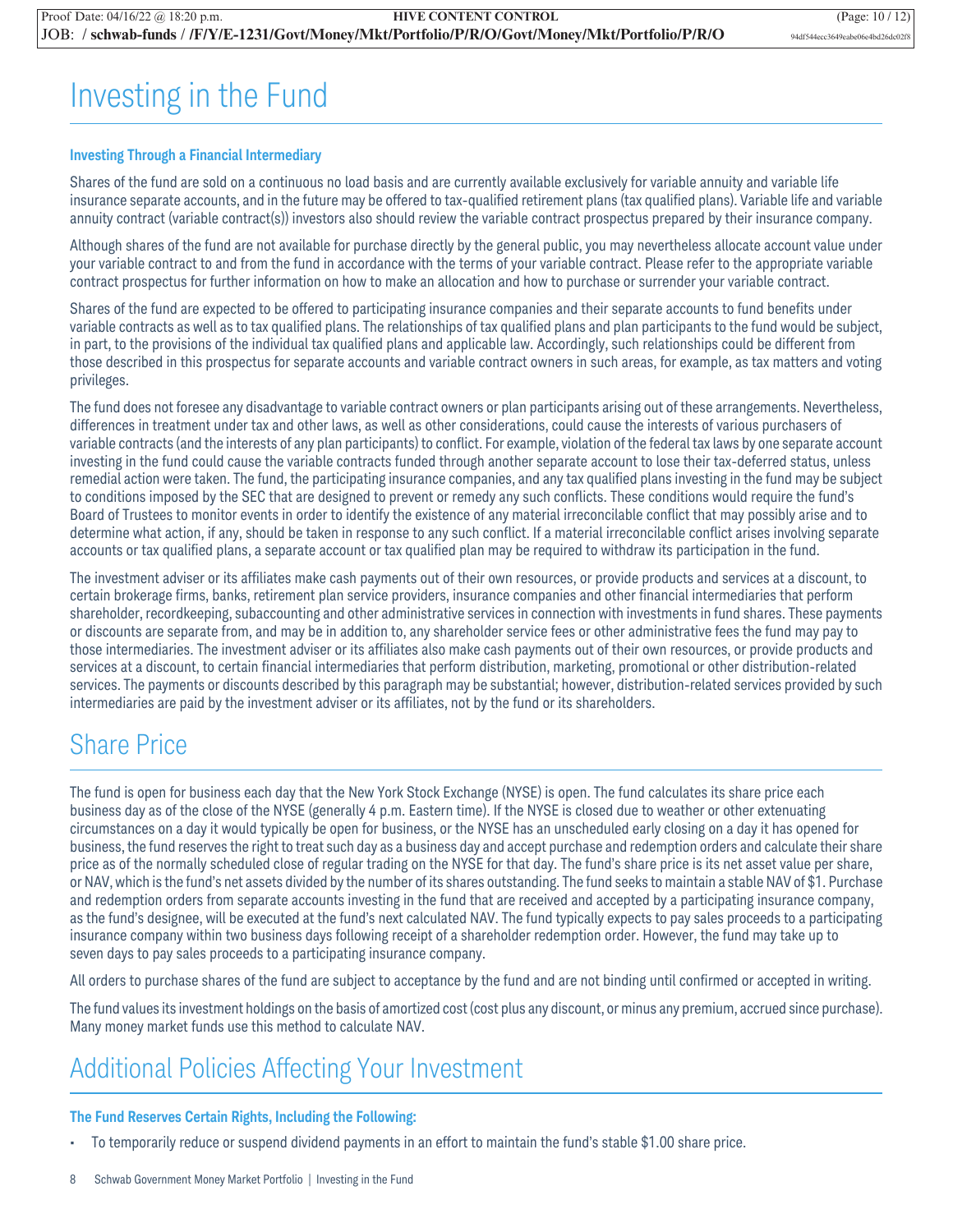- To suspend the right to sell shares back to the fund, and delay sending proceeds, during times when trading on the NYSE is restricted or halted, or otherwise as permitted by the SEC, such as to facilitate an orderly liquidation of the fund.
- To withdraw or suspend any part of the offering made by this prospectus.

### **Policy Regarding Excessive Trading and Trade Activity Monitoring**

The fund's Board of Trustees has adopted policies and procedures with respect to frequent purchases and redemptions of shares. However, the fund is a money market fund and seeks to provide shareholders current income, liquidity and a stable net asset value of \$1.00 per share. In addition, the fund is designed to serve as a short-term cash equivalent investment for fund investors and, therefore, expects fund investors to engage in frequent purchases and redemptions. Because of the inherently liquid nature of the fund's investments, and money market instruments in general, and the fund's intended purpose to serve as a short-term investment vehicle for fund investors, the fund does not monitor or limit fund investors' purchases and redemptions of shares. However, the fund's policies and procedures do provide it with the right to reject any purchase or exchange orders by any investor for any reason, including orders which appear to be associated with market timing activities.

Insurance companies and/or their separate accounts that invest in the fund on behalf of the variable contract owners may have different policies and/or restrictions regarding market timing. Fund investors should refer to the applicable variable contract prospectus for more details.

### **Methods to Meet Redemptions**

Under normal market conditions, the fund expects to meet redemption orders by using holdings of cash/cash equivalents or by the sale of portfolio investments. In unusual or stressed market conditions or as the investment adviser determines appropriate, the fund may borrow through the fund's bank lines of credit or through the fund's interfund lending facility to meet redemption requests. The fund may also utilize its custodian overdraft facility to meet redemptions, if necessary. The fund also reserves the right to honor redemptions in liquid portfolio securities instead of cash when your redemptions over a 90-day period exceed \$250,000 or 1% of the fund's assets, whichever is less. You may be subject to market risk and you may incur transaction expenses and taxable gains in converting the securities to cash. In addition, a redemption in liquid portfolio securities would be treated as a taxable event for you and may result in the recognition of gain or loss for federal income tax purposes. Please note that this ability to make in-kind redemptions may be affected by agreements with participating insurance companies.

#### **Large Shareholder Redemptions**

Certain accounts or Schwab affiliates may from time to time own (beneficially or of record) or control a significant percentage of the fund's shares. Redemptions by these shareholders of their holdings in the fund or large redemptions by several shareholders resulting from events affecting investor demand may impact the fund's liquidity and NAV. These redemptions may also force the fund to sell securities, which may negatively impact the fund's brokerage costs.

### Distributions and Taxes

The fund declares a dividend every business day, and pays a dividend to the participating insurance companies' separate accounts every month, except that in December dividends are paid by the last business day of the month. Distributions are normally reinvested pursuant to elections by the separate accounts.

The fund has elected to be taxed as a regulated investment company under Subchapter M of the Internal Revenue Code of 1986, as amended (the Code). The Code relieves a regulated investment company from certain Federal income tax and excise tax, if the company distributes substantially all of its net investment income and net realized capital gains.

In order to qualify as a regulated investment company, the fund must meet certain income limitation and asset diversification requirements under Section 851 of the Code. The fund must also meet asset diversification requirements under Section 817(h) of the Code and the related regulations issued by the Internal Revenue Service in order to be offered to life insurance company separate accounts supporting variable contracts. The fund intends to comply with these diversification requirements.

For more information regarding the federal income tax consequences of investing in the fund, see "Federal Tax Information for the Fund" in the SAI. For information concerning the tax consequences of variable contract ownership, variable contract owners should consult the appropriate variable contract prospectus.